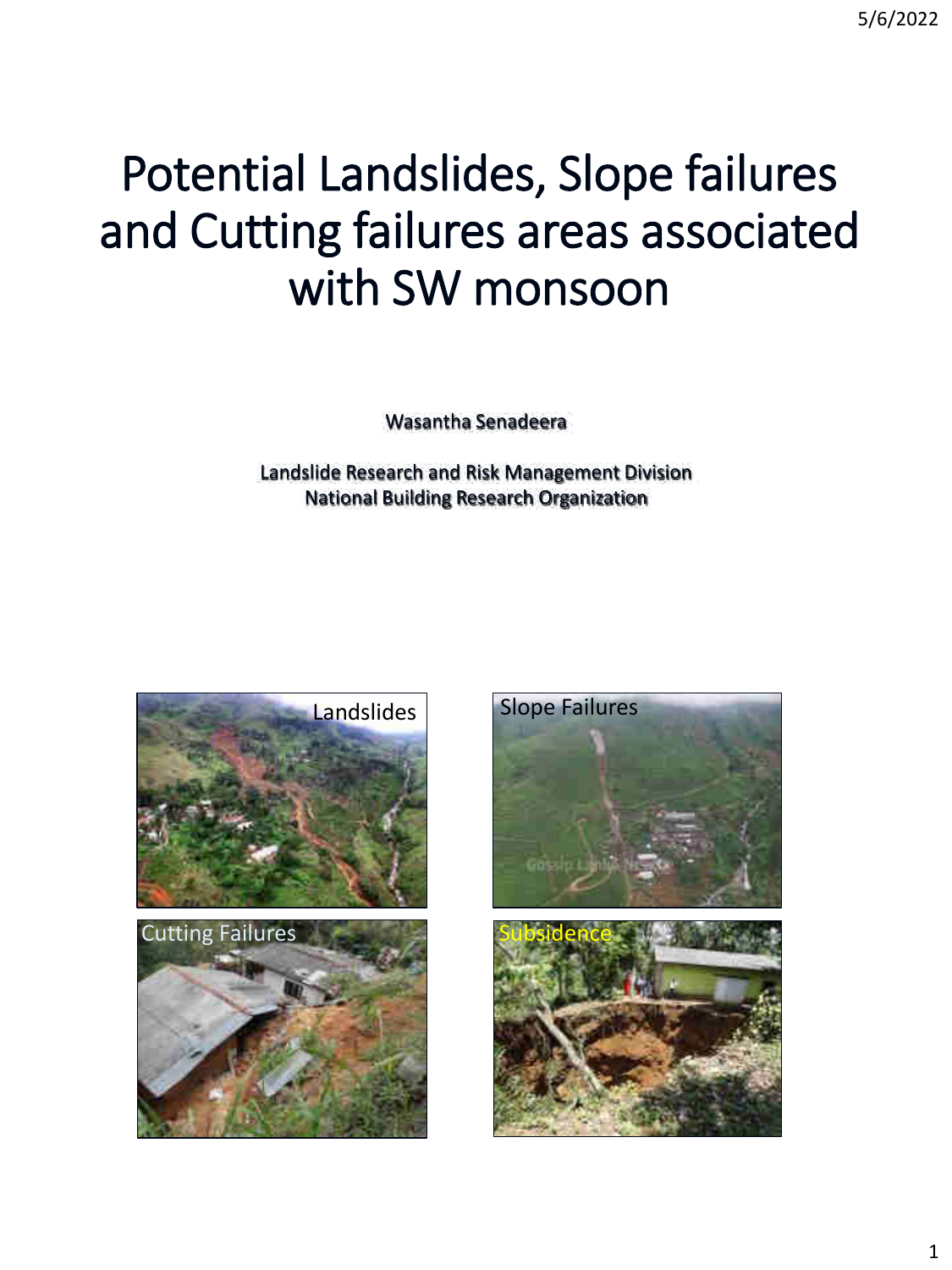





#### **Provinces**

Western, Sabaragamuwa, Central, Southern and Part of Uva

### **Districts and respective DS divisions**

**1. Badulla :** Haldummulla

**2. N-Eliya District:** Ambagamuwa , Kothmale & Nuwara Eliya

**3. Matale District:** Wilgamuwa, Laggala-Pallegama. Not much affected, but get fairly heavy falls

**4. Kandy District:** Gangawatakorale, Yatinuwara, Udunuwara, Udapalatha, Gangaihalakorale, Doluwa, Deltota, Pasbagekorele and some areas of Harispatthuwa, Hataraliyadda, Pathadumbara, Galagedera, Pujapitiya, Akurana and Panwila

**5. Kegalle:** *High impact* - Aranayake, Bulathkohupitiya, Yatiyantota, Deraniyagala, Part of Dehiowita. *Medium impact* - Galigamuwa, Ruwanwella, remaining part of Dehiowita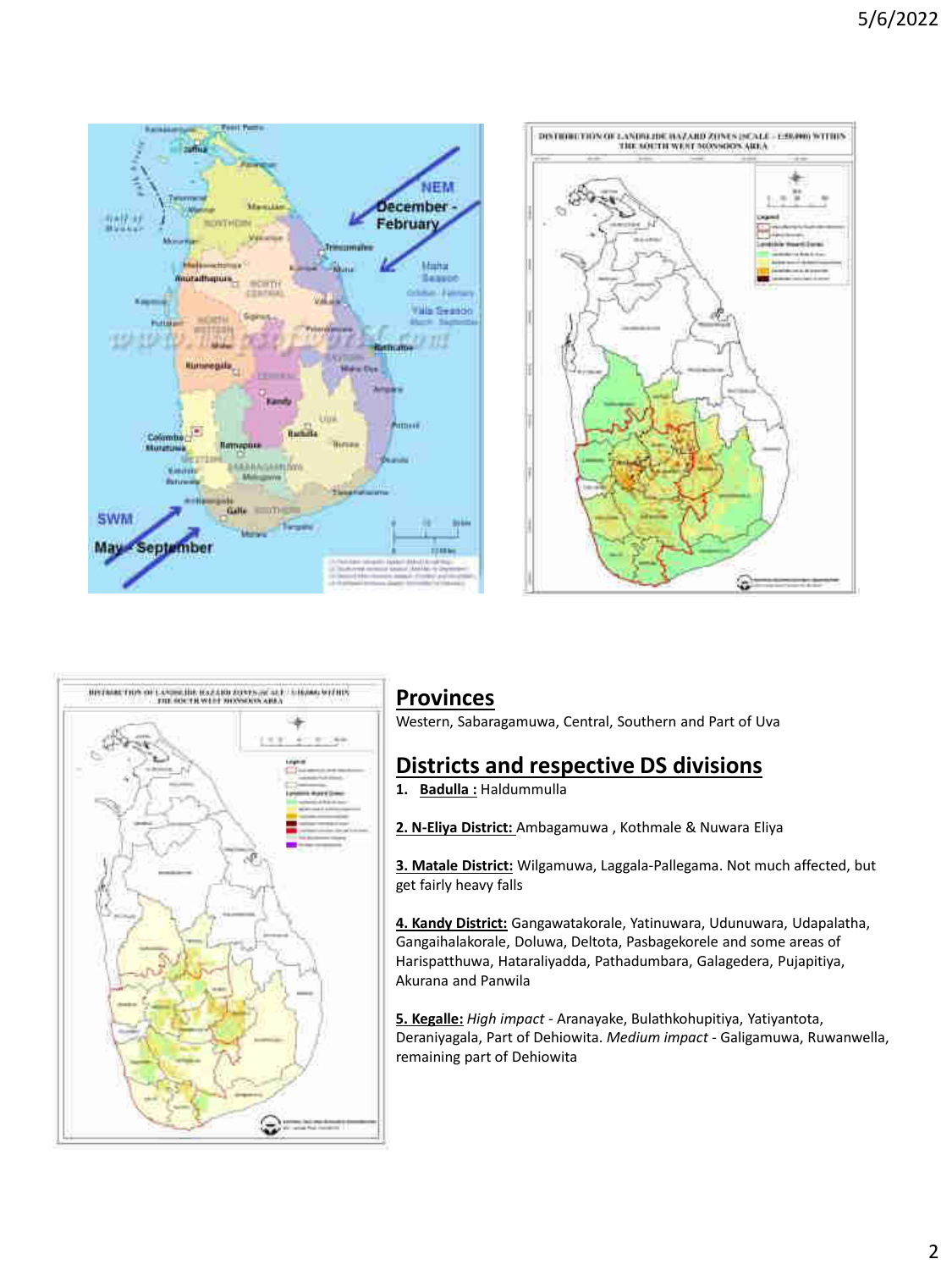**6. Ratnapura:** Ratnapura, Kuruwita, Eheliyagoda (Highest RF), Kirella, Ayagama, Kalawana, Niwithigala, Elaptha, Pelmadulla, Kahawatta, Opanayake Balangoda (Sabaragamuwa range)

#### **Roads**

- Ratnapura-Wewalwatta Road (Specially Galabada & Durekkanda area)
- Thiriwanaketiya-Agalawatta Road (Specially in Pebotuwa area)
- Ratnapura-Karawita Road (Specially in Niriella Road)
- Eheliyagoda-Dehiowita Road (Specially in Kohiladeniya Road)
- Eheliyagoda-Kiriella Road (Specially in Arepola area)
- Ayagama-Egaloya Road-(Specially in Ayagma town area & Gavaragiriya area )

**7. Kalutara:** Bulathsinhala, Baduraliya (Palindanuwara), Agalawatta, Walallawita, Ingiriya, and certain other GN divisions in Mathugama, Dodangoda, Horana, Millaniya, and Madurawala

**8. Galle:** All district may affect with cutting failures, but landslides are possible in Neluwa, Tawalama, Nagoda, Niyagama, Elpitiya, Yakkalamulla

**9. Matara:** All district may affect with cutting failures, but landslides possible in Kotapola, Pasgoda, Pitabeddera and Akuressa DS.

#### **Roads**

- Galle to Madanpa (A17)
- Thihagoda, Mulatiyana to Kotapola
- Bengamuwa to Galgoda
- Deniyaya, Viharahena to Andaradeniya

**10. Hambantota:** Landslide possible in Katuwana, Walasmulla (Matara and Rathnapura district boarder). Mainly cutting failures are possible in Okewela, Weeraketiya, Belliatthe, Tengalle

**11. Kurunegala:** Hilly areas near to Gampaha and Kegalle boarder

#### **12. Monaragala:** Generally, the hilly areas of Monaragala districts will not be affected

**13. Colombo:** Landslides possible in Seethawaka and Padukka. Mainly Cutting failures are possible in Kesbewa, Kaduwela, Kolonnawa, Malabe, Maharagama, Homagama

**14. Gampaha:** Mainly Cutting failures are possible in Attanagalle, Dompe, Mahara and Mirigama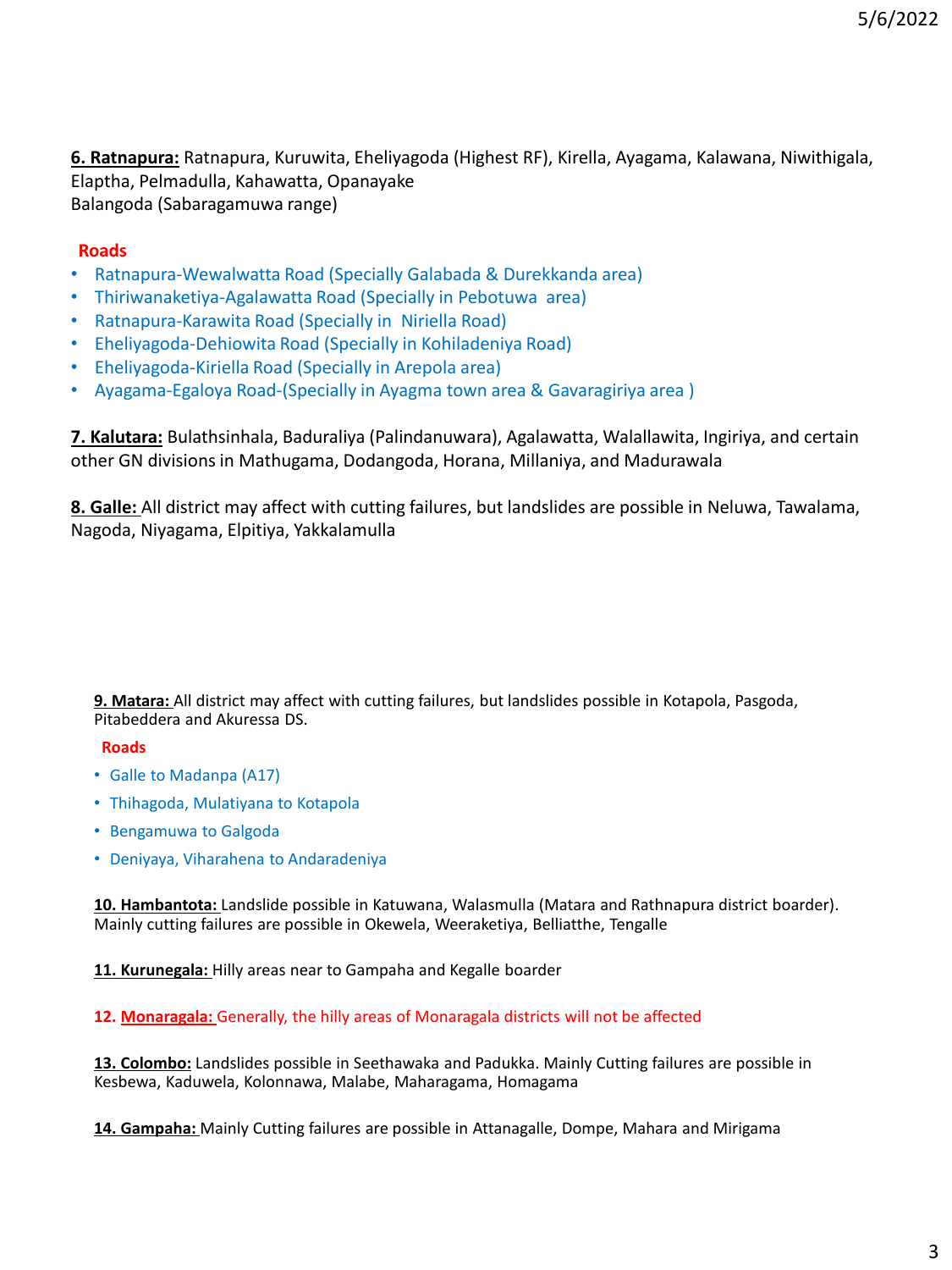# NBRO readiness

- $\triangleright$  Landslide EW will be issued based on short range forecasts issued by Met Dept. and real time rainfall data received from **330** automated rain gauges located around the Central Highland of the country. EWC will be operated 24/7.
- EW will be issued to DMC for dissemination to the relevant authorities and communities.
- $\triangleright$  CBEW group will be coordinated and encouraged for self evacuation whenever possible and necessary.
- $\triangleright$  Field investigations of landslide susceptible/potential sites for complying with complains by public/Govt. authorities will be carried out by field staff allocated in each district.



# **Warning and Evacuation in Sri Lanka**

**Evacuation, Off limit 75 mm/hour or 150mm/day Watch 75 mm/day Alert 100mm/day (Get ready to evacuation under short notice) Defined standard threshold limits of the Rainfall for landslides**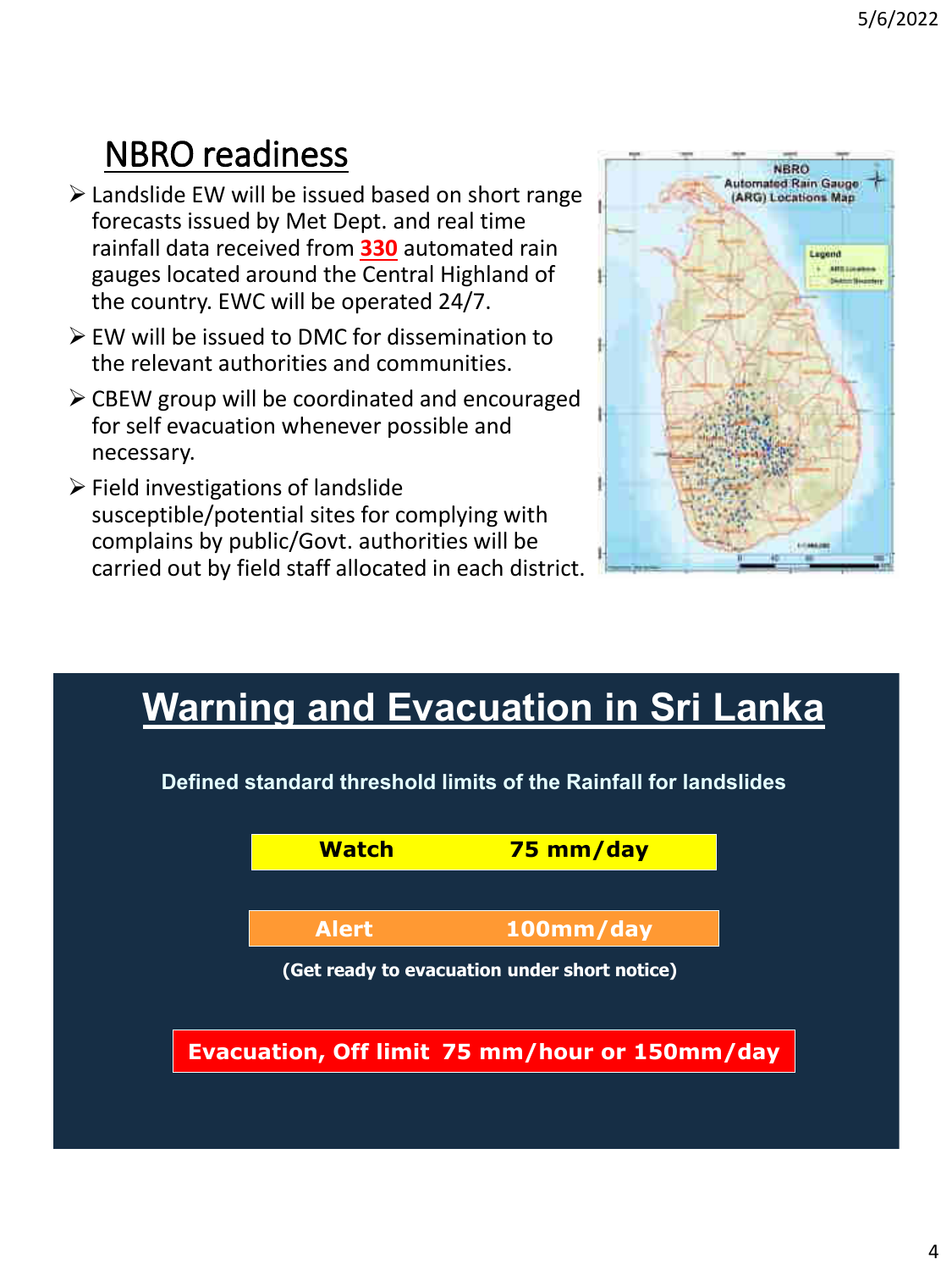

### *Community Based Approach*





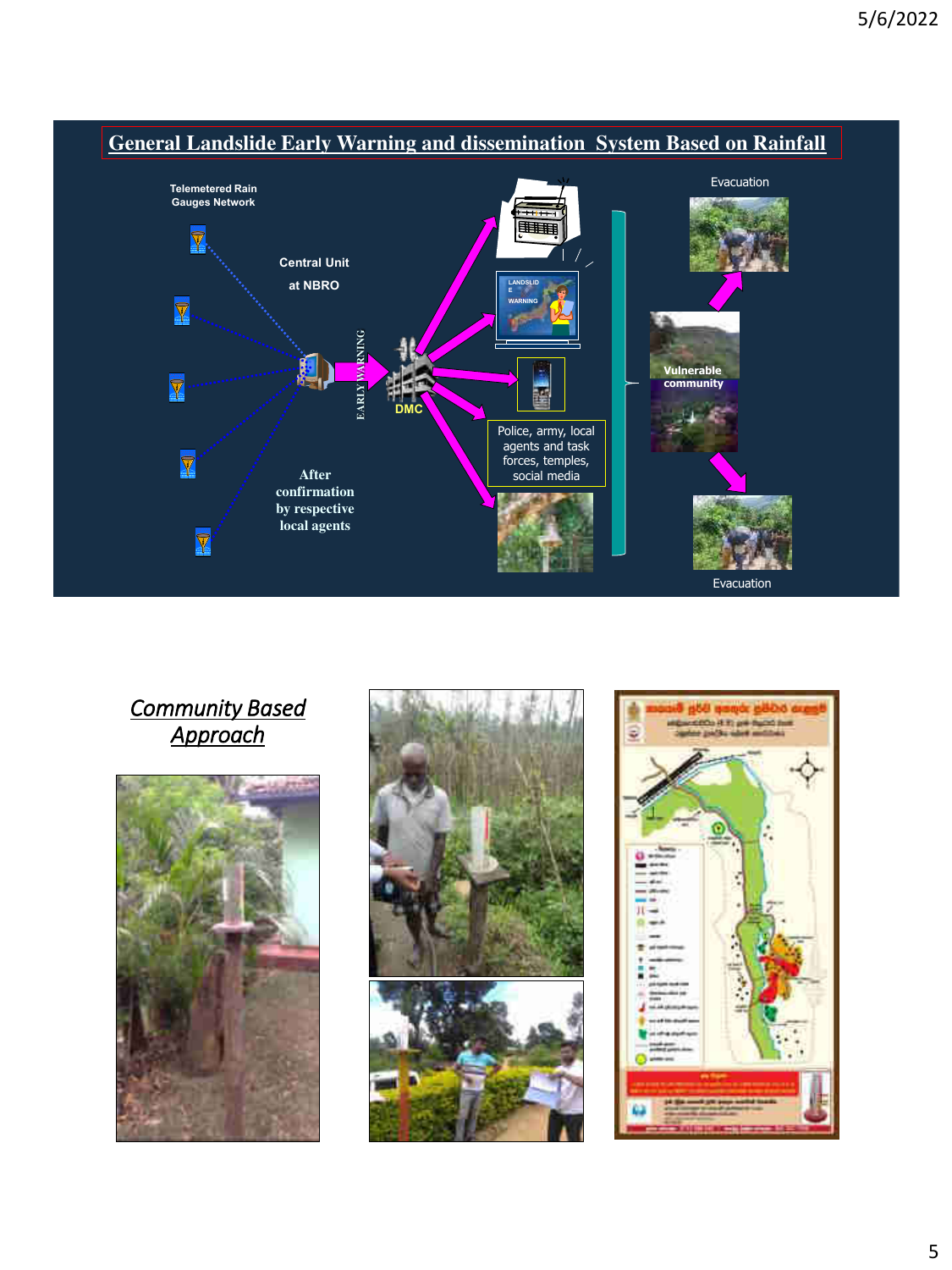# **Field Investigation of Landslides**

Identification by direct observation of slope instability signs. Site specific investigation approach is used to identify potentially unstable locations. Decisions are mostly subjective and accuracy depend on the experience of the expert involved.



NBRO EW *mobile app*





*App can be downloaded*

*App Store for Apple Plays Store for Android* 

*EW message.*

*www.nbro.gov.lk*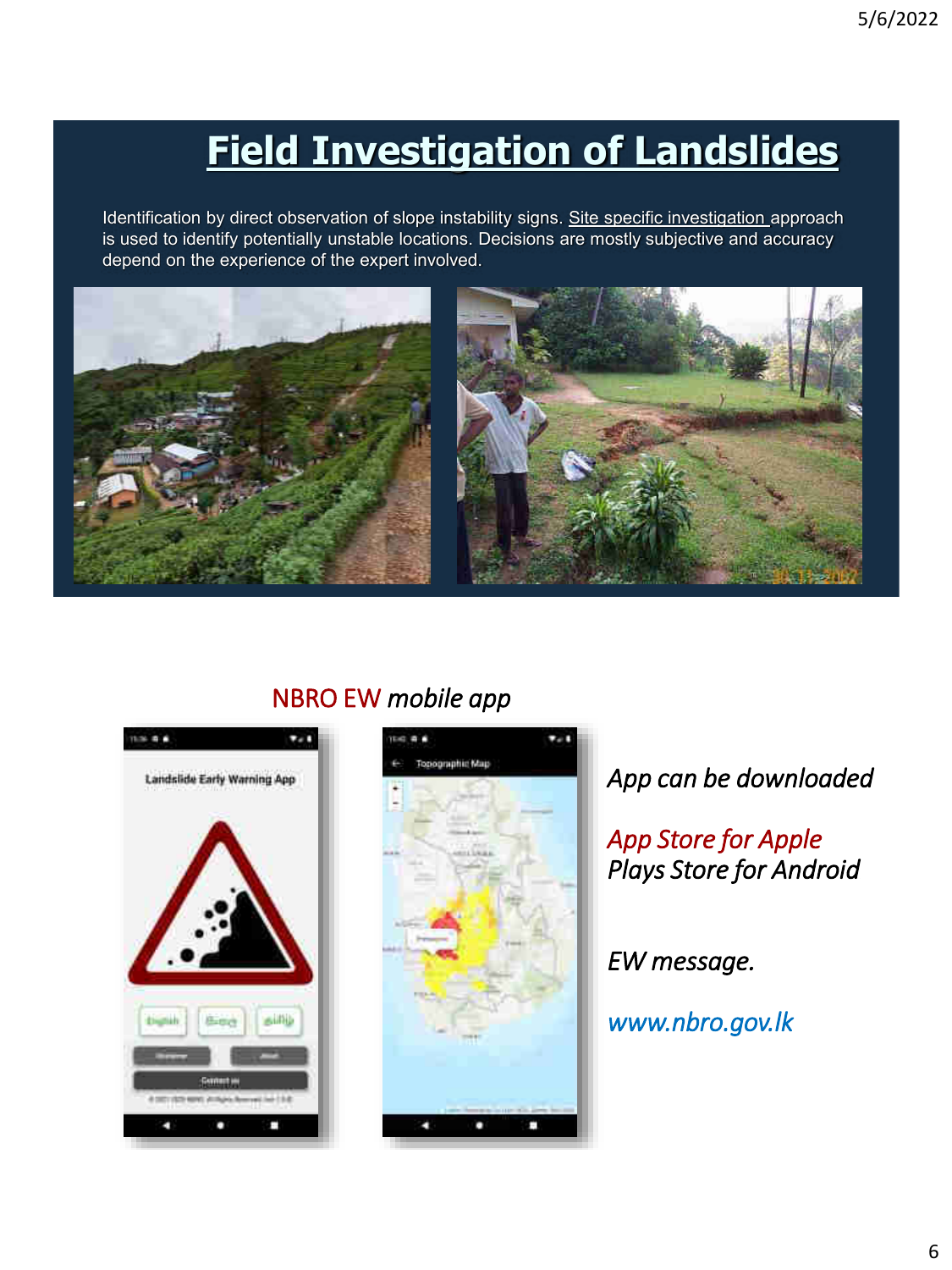# **If you live near steep hills**

## **What should you do???**

- **1. Before Intense Storms**
- **2. During Intense Storms**
- **3. After Intense Storms**

### **1. Before Intense Storms**

• **Become familiar with the land around you**.

• **Support your local government** to develop and enforce land-use and building ordinances.

• **Watch the patterns of storm-water drainage**on slopes near your home. Since drainage is a major problem, clear or advise to clear all drainage paths to facilitate free flow of storm water.

•**Watch the hillsides** around your home for any signs of land movement.

•**Contact your local authorities** to learn about the emergency response and evacuation plans for your area, and **develop your own emergency plans** for your family and business.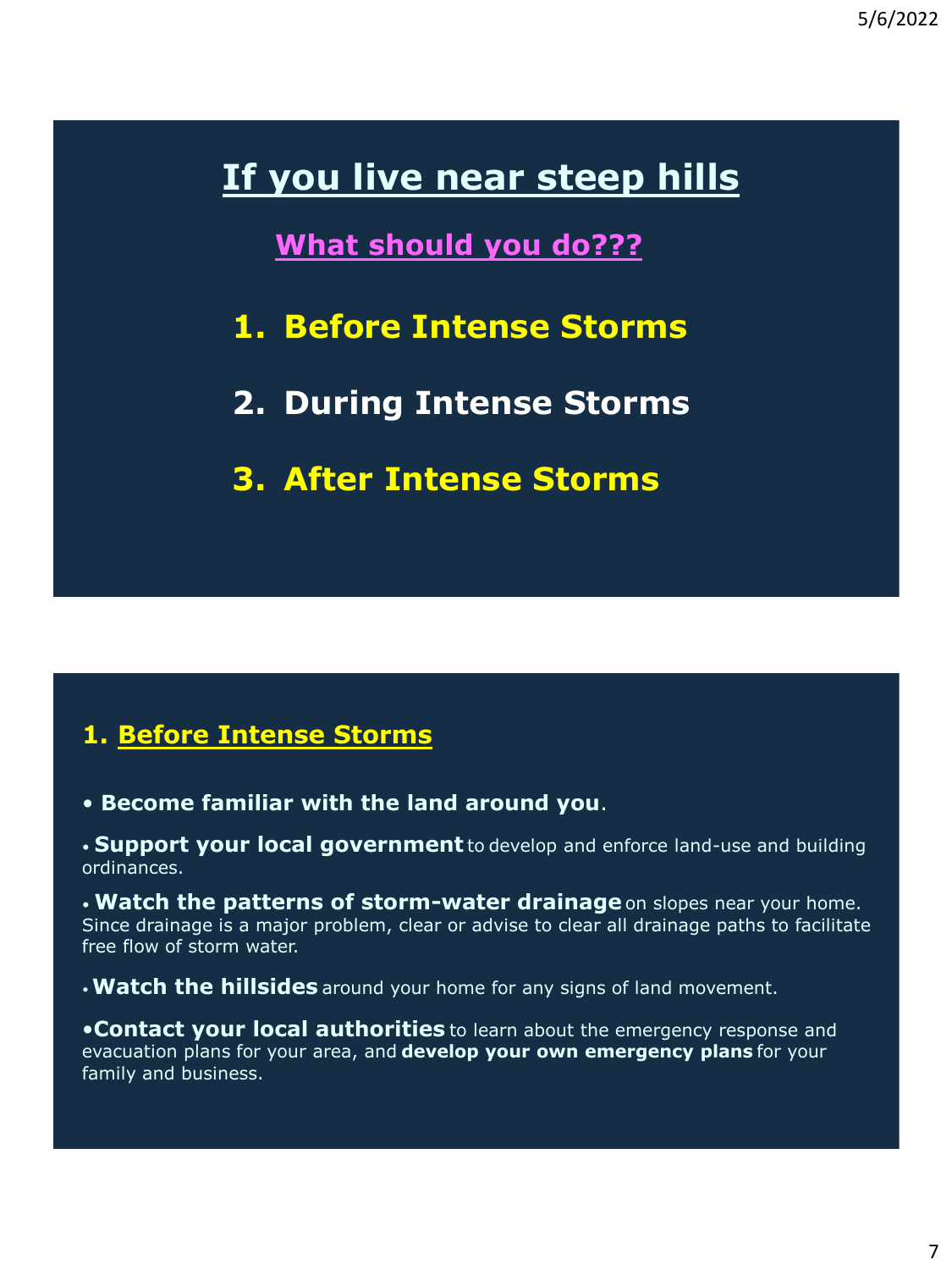## **2. During Intense Storms**

• **Stay alert and stay awake:** Many landslide and debris flow fatalities occur when people are sleeping.

• **Listen for any unusual sounds**that might indicate moving debris, such as trees cracking or boulders knocking together. So **be prepared to move quickly**. Don't delay! Save yourself, not your belongings.

•If you are in areas susceptible to landslides and debris flows, **consider leaving.**

•**Be especially alert when driving**: Watch the road for **collapsed pavement, mud, fallen rocks**, and other indications of possible landslides or debris flows.

## **3. After Intense Storms**

**Keep looking** for signs that the land is moving.

Landslides can occur even few hours or days after an intense or antecedent storms.